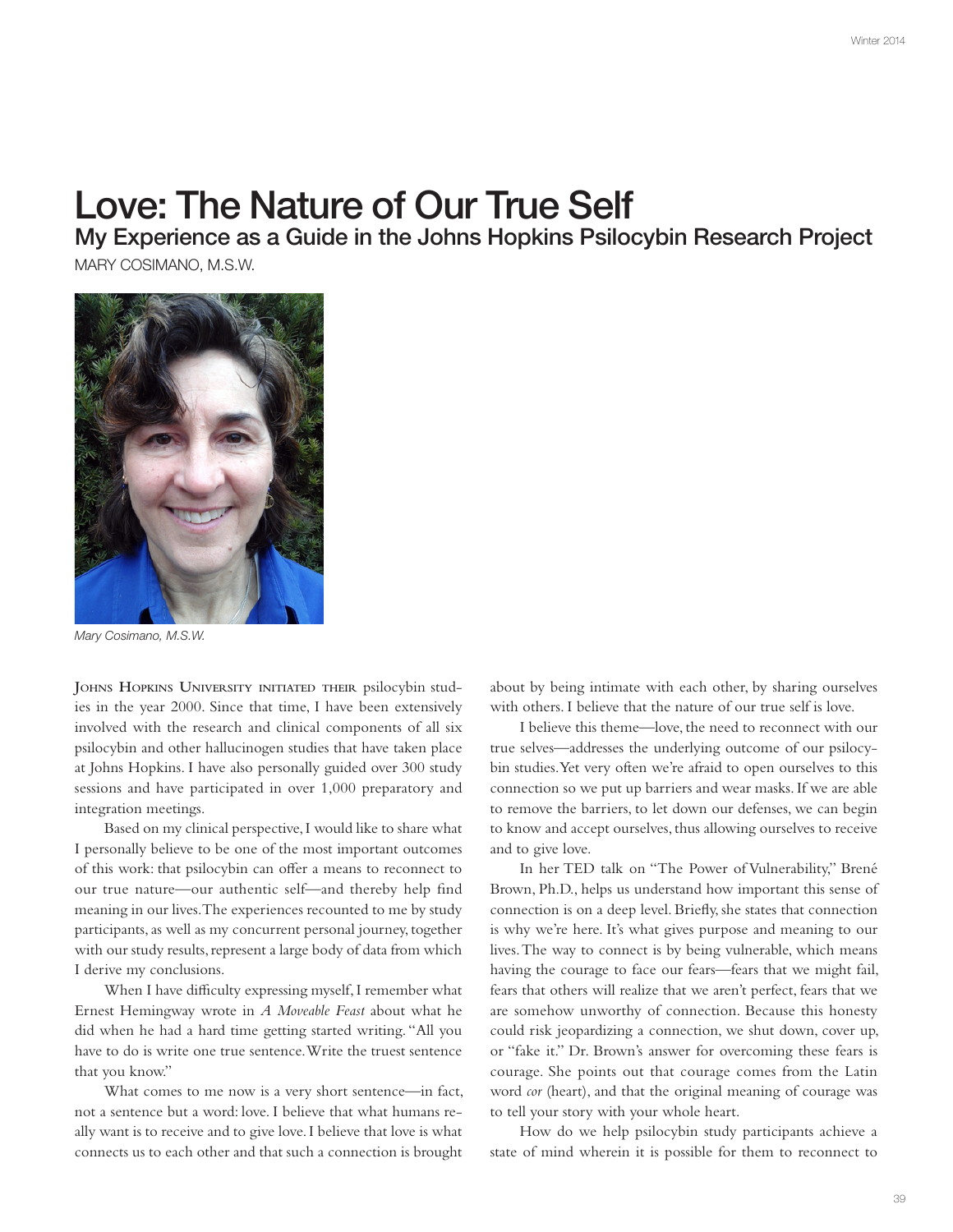their true self and face their fears? I believe it's a combination of our preparatory meetings with the efects of psilocybin itself.

In our preparatory meetings, we aim to create a space where participants feel secure and safe. We believe this peaceful, positive environment is necessary for them to have the courage to tell the story of who they are. We work to create a deep sense of trust so that the participants feel comfortable to share anything and everything—their fears, joys, disappointments, and shame—without fear of being rejected. Intimate conversation is one of the most important practices to assist in this

self-disclosure, and some of our participants have shared that their session was the frst time they felt they had been fully seen. Once they have opened up and shared, they are much more likely to let go and progress though their psilocybin experiences, managing difficult moments with more ease, and eventually restoring their deep and intrinsic connection to their true selves.

After their story has been told and trust established, the psilocybin session follows. In order to achieve maximum benefit from the seemed completely stupid."

In *Love 2.0,* Barbara Fredrickson, Ph.D., wrote: "Love is far more ubiquitous than you ever thought possible for the simple fact that *love is connection."*

Another participant said: "Once I was past the darkness, I began to feel an increasing feeling of peace and connectedness…An intense feeling of love and joy emanated from all over my body and I can't imagine feeling any happier. I knew that the worries of everyday life were meaningless and that all that mattered were my connections with the wonderful people who

are my family and friends."

The frst two psilocybin studies conducted at Johns Hopkins (Grifths *et al*. 2008, 2011) showed that psilocybin occasions personally meaningful and spiritually signifcant mystical experiences producing positive changes in attitudes, mood, altruism, behavior, and life satisfaction. A further analysis (MacLean *et al*. 2011) found signifcant increases in openness following a high-dose psilocybin in participants who had mystical experiences.

The psilocybin study treatment room at Johns Hopkins University.

I believe these fndings suggest that increased personal

psilocybin sessions and to access these states of a deep sense of love and connectedness, I believe it is necessary to be relaxed in both body and mind. When we are stressed, anxious, or afraid, we hold ourselves in and tense our bodies. These states of mind and postures keep us from being able to relax and expand our consciousness. In order to relax, a safe and trusting environment is necessary. Ideally, our preparation meetings have provided that, thus enabling participants to relax into a deeper and more expansive experience. This expansiveness often leads to a deep sense of love and connection for self and all; both this expansiveness and this sense of connection are recurrent themes in psilocybin experiences.

After their session one participant wrote: "I was reveling in the undeniable feelings of infnite love. I said [to myself], 'I am love, and all I ever want to be is love.' I repeated this several times and was overwhelmed with the intensity of the love. I was aware of tears fooding my eyes at this point. All the other goals in life

meaning, a sense of spiritual signifcance, and an increase in openness are what allow humans to connect to their true selves—which is, at its core, love.

I observed how participants in our study of psilocybinassisted therapy for cancer anxiety often came into the study feeling "disconnected"—not only from their place in the world but also more importantly from themselves, due to the fact that their lives had changed dramatically since their diagnosis. Many are too weak to continue to work, and many have lost their jobs. Outward appearances may also have changed, as they lose weight, muscle tone, and often their hair. Their thoughts and feelings of what had once defned them are no longer accurate. What once gave purpose and meaning to their lives seems meaningless.

One participant said: "Once you have a cancer diagnosis you're like the 'walking dead.'" Another told us that she was living like she'd already died.